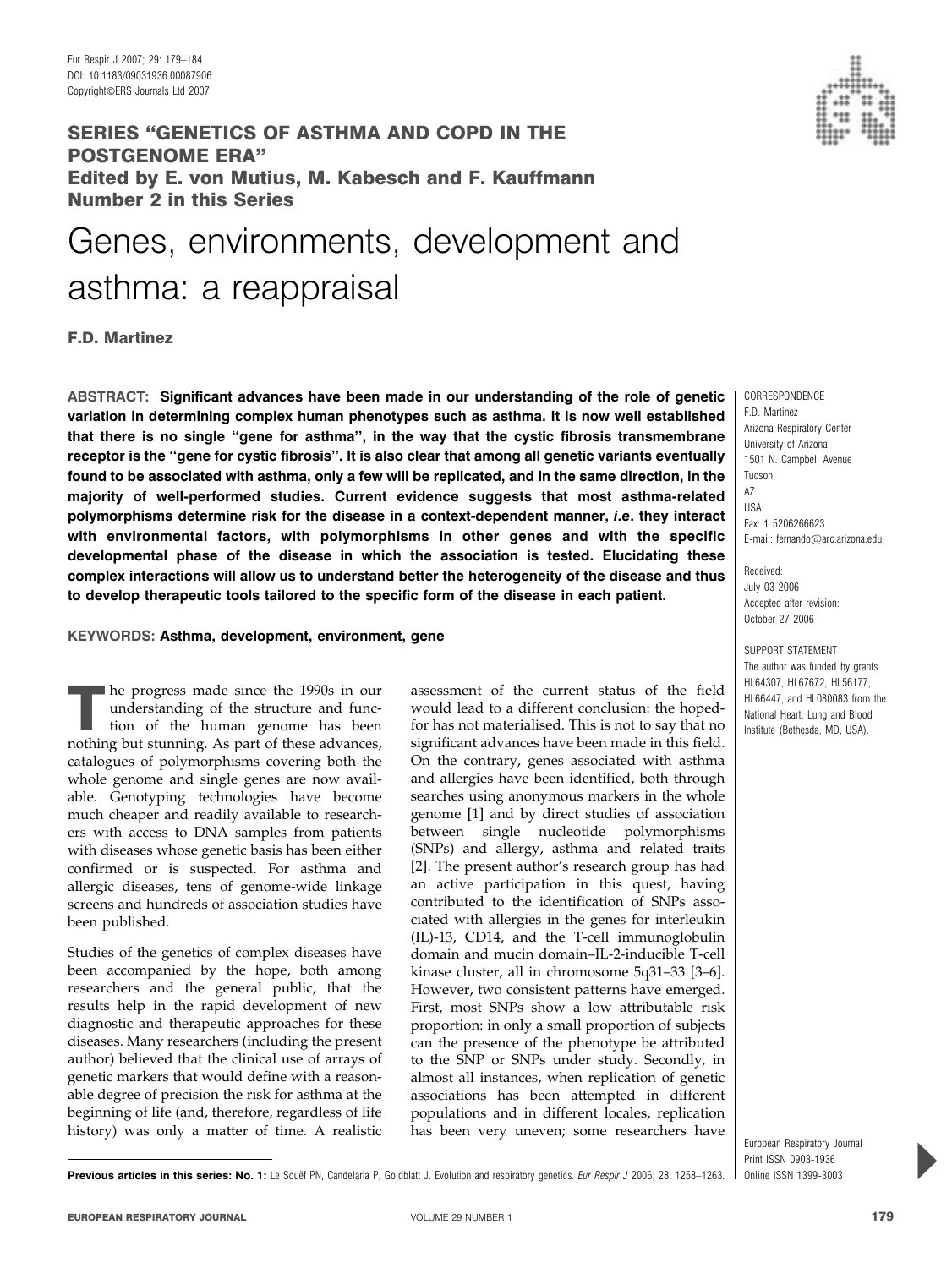corroborated the findings, while others have been unable to do so or have even found associations in the opposite direction to those of the original reports [7, 8]. As a result, there is no test available that would reliably predict risk for asthma and allergies in the population and that could be used with practical results in a clinical setting.

# WHY ARE GENETIC STUDIES OF ASTHMA-RELATED TRAITS DIFFICULT TO REPLICATE?

The most frequently proposed explanations for the discrepancies are technical [9]. Many studies are too small to have enough power to detect linkage or association, or are based on a large number of comparisons that are not taken into account adequately in deciding which results are truly significant from a statistical point of view. Direct replication is often made more difficult by the tendency of investigators to stress positive results that are often inflated by random variations in allele distribution when a large number of markers are tested with respect to a single phenotype. This tendency is made even more obvious when many related phenotypes are tested for association with respect to the same markers. It certainly cannot be denied that these factors can play a dramatic role in amplifying the heterogeneity of results of genetic studies of asthma and other complex phenotypes.

However, reducing the issue to a simple technical matter oversimplifies the problem. It is important to understand what is implicit in the reasoning behind technical explanations for the difficulties encountered in replicating association studies of complex diseases. Surprisingly, these implicit assumptions have never been seriously evaluated or debated. In order to do so, it is necessary first to define the three possible roles that genetic variations may have in determining risk for a disease or condition or, more generally, in participating in the expression of a certain phenotype. This same analysis also applies to environmental factors that determine susceptibility to any phenotype.

#### General genetic switches

Variations present in specific genes may be a necessary condition for the development of a phenotype. Much like the main power switch of a home needs to be in the ''on'' position for there to be electricity available for any room or appliance, general genetic switches are sine qua non determinants of a hereditary condition. Although the variation may not always be expressed as a phenotype, conditions that are caused by general switches require the presence of variations in one particular gene; otherwise the condition will not be expressed. If the condition is a disease that invariably decreases the likelihood of reproduction, the genetic variations associated with the disease are generally rare, unless very specific contexts (e.g. heterozygous advantage for recessive diseases) favour the persistence of the variation in the population. Examples are all so-called monogenic diseases, including cystic fibrosis, Huntington's disease and the many haemoglobinopathies.

Most monogenic diseases are said to be ''caused'' by the genes involved (which is usually called the ''gene for'' the disease), and seldom is the potential role of environmental factors considered as part of the causative process involved in the disease. If this concept is illustrated in the form of a diagram in

which an objective or arbitrary scale of the phenotype is expressed in the y-axis and any environmental exposures are expressed in the x-axis (the so-called ''norm of reaction''), the different genotypes for monogenic diseases are usually represented as straight lines parallel to the x-axis (fig. 1). In other words, all of the phenotypic variation is attributable to the genotype. This pattern of expression is observed empirically in most monogenic diseases, and this has facilitated mapping of these diseases to the human genome, because samples of subjects with well-defined disease phenotypes from many different locales can be pooled and studied without regard to environmental context.

It is interesting to note here that phenotypic variation between siblings affected with the same monogenic disease is usually attributed to so-called modifier genes [10], with very little attention paid to environmental factors. This conception, however, runs contradictory to well-established observations made in monozygotic twins with cystic fibrosis, who often show remarkable differences in course and prognosis (personal communication; D. Schidlow, Dept of Pediatrics, Drexel University College of Medicine, Philadelphia, PA, USA). It is thus possible that hidden gene–environment or gene–development interactions (see below) may indeed also be present in many monogenic diseases, and these interactions may play a crucial role in the development of these diseases.

Perhaps the most illustrative example of the conceptual simplification involved in the implicit attribution to genotype of all phenotypic variation in monogenic diseases is the case of phenylketonuria (PKU). This condition is caused by an accumulation of unmetabolised phenylalanine in many tissues, including the brain. Two factors concurrently contribute to this accumulation: the amount of phenylalanine in the diet; and the absence of the active metabolising enzyme, phenylalanine hydroxylase. This absence is almost invariably the result of mutations in the phenylalanine hydroxylase gene, on chromosome 12q24. Figure 2 expresses the phenotypic expression of PKU as a norm of reaction. It can clearly be seen that both the environmental exposure and the genetic variant are necessary



FIGURE 1. Schematic representation as a norm of reaction of the association between a phenotype and the three genotypes (represented by the parallel lines) of a locus that is the only determinant of this phenotype (a monogenic condition). In this case, all the variance in the phenotype is determined by the variance in the genotype.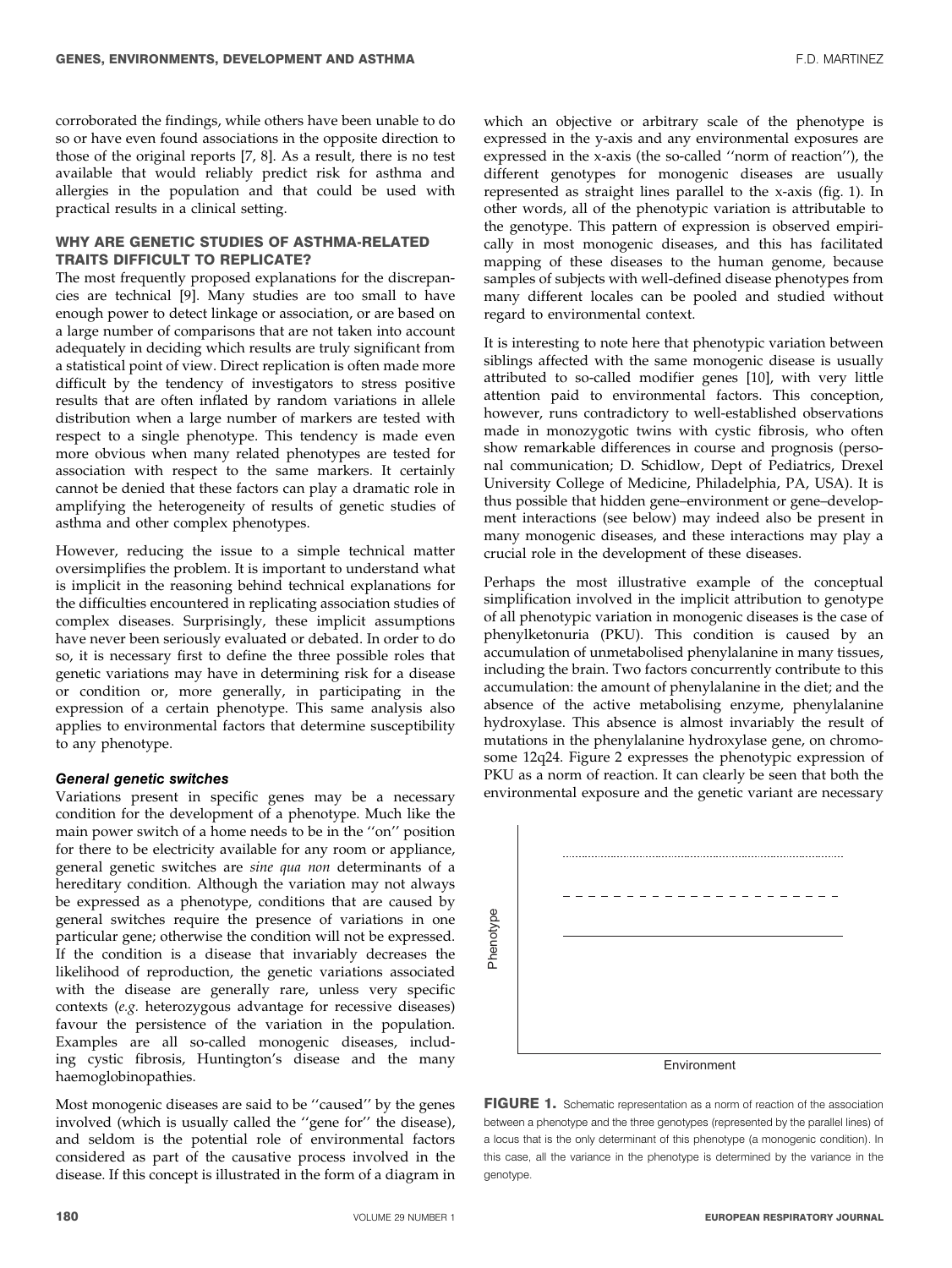for the expression of the disease phenotype. This is why, almost paradoxically, PKU, which is classified as a genetic disease in all textbooks, is treated with an environmental intervention, namely the elimination of phenylalanine from the diet.

There is obvious consensus among all researchers interested in asthma that the disease as a whole is not caused by one specific general switch: there is no ''asthma gene'', in the same way that the cystic fibrosis transmembrane receptor is the gene for cystic fibrosis. The same can be said for allergies and for all other complex human phenotypes.

#### Local genetic switches

It is possible, however, that very well-defined and specific forms of a disease or phenotype are caused by variations in one or more genes, which will be associated with the development of that specific form of the disease. These can be called local genetic switches, to follow the analogy with electrical controllers proposed above. The implicit assumption made by most researchers working in the genetics of asthma is that the disease is caused by either several (oligogenic model) or a large number (polygenic model) of such local genetic switches. These local genetic switches should work much like most electrical switches for specific appliances or rooms in a home: they have pre-set ''on'' and ''off'' positions. In other words, variations in local genetic switches are expected to produce an increase or decrease in the activity or quantity of the protein or proteins encoded by the ''affected'' gene, which, if it has a genetic effect, will always influence the risk for the disease in the same direction, independent of the context in which the gene is expressed.

It is well known that the expression of these local genetic switches is a function of their penetrance (as is that of general genetic switches). Usually, the factors that determine variation in penetrance are not stated and the only important assumption is the one mentioned above, namely that specific alleles will always be associated with the phenotype under study in



FIGURE 2. Schematic representation of the phenotypic expression of phenylketonuria (PKU). Carriers of the risk genotype (------) may or may not have the disease, depending on their exposure to dietary phenylalanine. In this case, therefore, variance of the phenotype depends on genotypic variance, environmental variance and on the interaction between these two latter variances.  $\cdots$ ... carriers of the nonrisk genotype.

the same direction in all contexts. In support of this premise, it is usually argued that studies of family resemblance in asthma have almost invariably shown that both monozygotic twins and first-degree relatives are more concordant for asthma and related traits than dizygotic twins or unrelated individuals, respectively. Since these phenotypes are known to be multigenic, concordances are explained by additive effects of alleles in different polymorphisms, with one allele having similar effects (increase, decrease or no influence) between families, regardless of the context. However, nothing in the design of studies of family resemblance in which no assessment is made of environmental or genetic context justifies the premise that an allele will always be indifferent, protective or deleterious. In fact, it is theoretically possible that the contrary may be true: that for some pairs, the allele shared by both members of the pair increases the likelihood of having the phenotype, while for other pairs, the same allele may decrease the likelihood of having the phenotype in both pair members. It is important to stress here that both these situations will increase concordance of illness between pair members. Even in the case of studies that compare the phenotypic concordance of monozygotic twins raised together or apart since birth, it is dangerous to ignore the potential influence of exposures occurring in utero that may programme the foetuses through epigenetic changes that are common to both twins. These in utero influences may explain the increased concordance among monozygotic twins in ways that are independent of their identical genetic background. Thus, increased pairwise concordances among relatives (including twins) are not necessarily explained by the presence of genetic variants acting in the same direction in both pair members.

Nevertheless, and for experimental purposes, what matters is that, if the local switch paradigm is accepted, the decrease in power caused by the penetrance function will eventually be overcome if sufficient numbers of unrelated subjects are studied. This is represented as a norm of reaction in figure 3. It can be clearly seen that researchers studying this genetic variant in such environmental (or genetic) contexts as those represented in the box on the left side of the graph will report that the variant has a very low penetrance and a very low heritability, whereas those studying it in the context represented on the right side of the graph will surmise that it has a higher penetrance and heritability. They are obviously both right. It is likely that, in many instances, situations such as those represented in figure 3 may explain the inability of welldesigned genetic studies to replicate the findings of researchers studying the same variant in different contexts. However, if all well-designed association studies of a genetic variant of the ''local switch'' type represented in figure 3 are pooled together in a massive meta-analysis, a statistically significant association will eventually be found.

The local genetic switch theory has garnered widespread implicit consensus among researchers interested in the genetics of asthma. This is not surprising. From an empirical point of view, the theory is based firmly on the extraordinary success obtained by ''gene-hunters'' searching for general genetic switches in monogenic diseases. In addition, from a practical point of view, the theory offers an approach to the study of the genetics of asthma that is irresistibly attractive: any welltrained clinician with a PCR machine, who masters some basic

P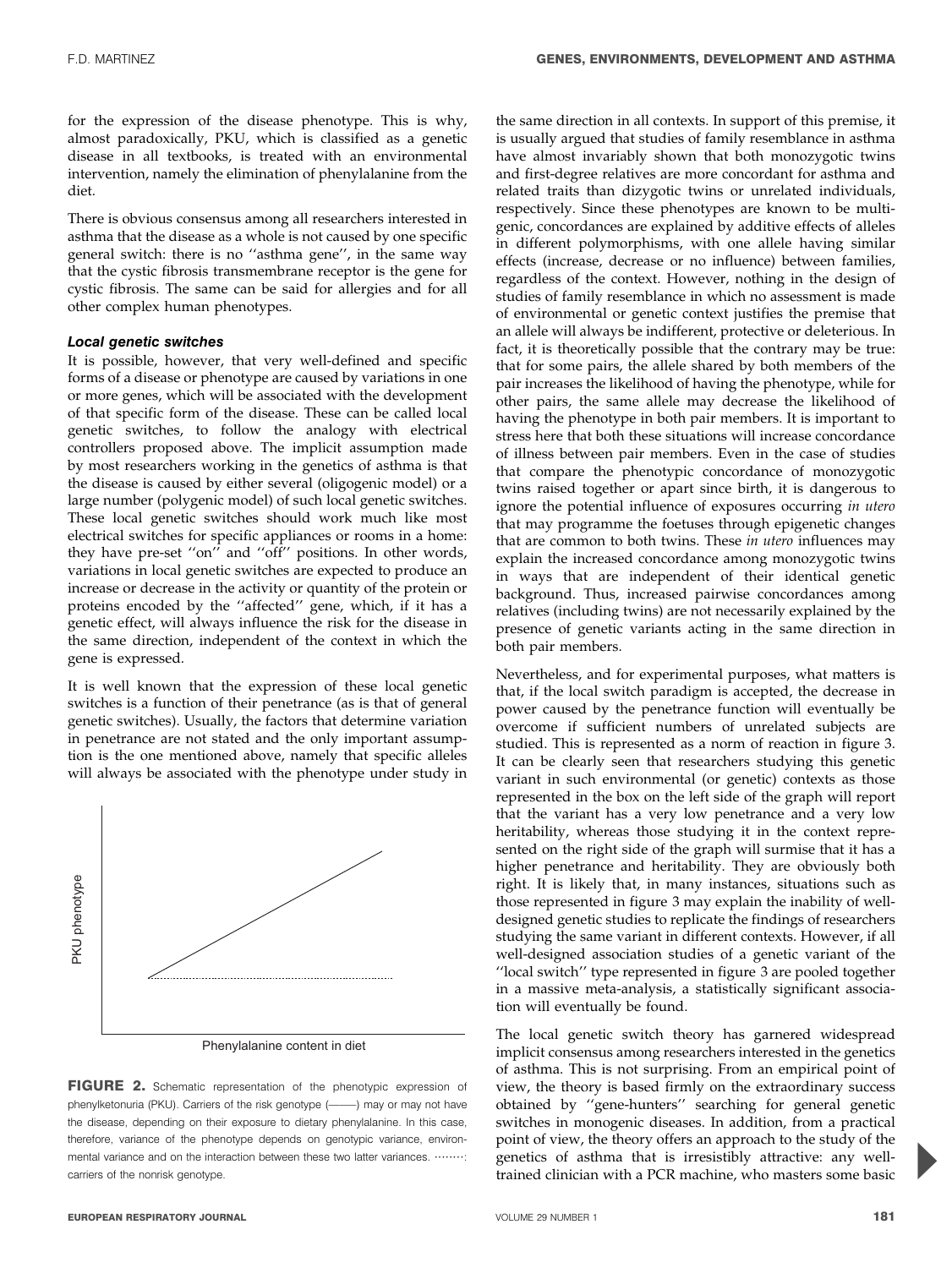

FIGURE 3. Schematic representation of the association between a phenotype and three different genotypes (the diverging lines in the figure) as a function of environmental exposure. It can be clearly seen that heritability of the trait is a function of the environmental exposure, which shows a strong interaction with this locus. Researchers studying the trait in the context of the left-hand shaded box would conclude that the variant has a low penetrance and heritability, whereas those studying it in the context of the right-hand shaded box would conclude the variant has high penetrance and heritability.

statistical concepts and who has a reasonable knowledge of the pathogenesis of asthma, could find an ''asthma gene''. The literature is awash with examples of the consequences of such an approach: genetic variations in tens of genes encoding for proteins known to be associated with asthma have been genotyped in subjects classified as having asthma or asthmarelated phenotypes and in controls, with numbers ranging from a few dozens to thousands.

The main obstacle that these approaches have to face is that, by considering the other determinants of the phenotype as background ''noise'' for the expression of the gene, essential aspects of causal pathways that the gene is implicated in are left untapped. This may not be of great significance for genes (such as IL-13 or IL-4, for instance) for which it is difficult (albeit not impossible) to imagine that a variant that is associated with increased expression of the gene in any context will be protective for the development of asthma. However, for genes and their products whose nature and direction of influence in the determination of asthma is less clear, knowing the contexts in which the gene is expressed or not expressed may offer crucial clues as to how exactly that gene and its variants determines disease susceptibility.

## Context-dependent genetic determinants of disease

A series of recent findings, from both experimental and observational studies, suggest that, although it is possible that some genetic determinants of complex diseases do indeed act as local switches, many may influence disease development in a much more intricate way. These new findings suggest that the nature and direction of the association between many common SNPs and complex disease phenotypes is not linear and depends on the genetic, environmental and developmental context in which the SNP genotypes express themselves. Moreover, in vitro functional studies of SNPs, especially those in regulatory regions, paint a picture of very heterogeneous

effects of these SNPs in different cell types and, within a cell type, at different times during the maturation of that specific cell type. It is thus not at all evident or predictable, even from well-performed functional studies of genetic variations in regulatory regions, in which direction with respect to a specific phenotype an SNP will exert its influence.

Below are specific examples of these interactive effects.

#### Epistatic effects

The fact that the influence of one genetic variation on a given phenotype could be influenced by that of other genetic variations in the same gene or in other genes has been well known since the beginnings of genetics as a science. In the specific field of asthma, for instance, elegant studies by HOWARD et al. [11] have shown that individuals with risk genotypes for SNPs in the genes for both IL-4 receptor alpha (IL-4R) and IL-13 were five times as likely to have asthma than carriers of both nonrisk genotypes, and the latter were as likely to have asthma as carriers of risk genotypes for one gene but not for the other. In the case of IL-4R and IL-13, it is plausible to surmise that these types of interactions may occur, because IL-4R is one of the components of the receptor system for IL-13. Moreover, as explained earlier, it is unlikely that asthma is associated with anything but increased expression or activation of IL-13 and IL-4R, given the known function of these two molecules in the pathogenesis of the disease.

However, epistatic effects do not only occur in a way that allows for the straightforward identification of ''risk genotypes'' within a specific locus and, therefore, they cannot always be explained in additive terms. The best recent example has been presented in plants. KROYMANN and MITCHELL-OLDS [12] recently mapped a quantitative trait locus (a chromosomal segment containing one or more genes that influence a phenotype) that they had detected by linkage analyses of growth rate in Arabidopsis thaliana. They found that the linkage signal was due to two genes in this region. The fact that two genes, and not one as researchers often assume, were responsible for the linkage signal is not what is remarkable about their finding. The two loci each had a very small effect and are tightly linked within a 210-kb genomic segment. However, they exhibit what has been called antagonistic epistatic interactions [13], that is, an allele at one locus could either increase or decrease growth rate (the phenotype under study) depending on which allele was present at the other locus. Indeed, as has been pointed out [13], had the researchers not carefully controlled genetic background and not explicitly considered epistasis, these loci would not have been detected in a straightforward linkage analysis.

If similar patterns of antagonistic epistatic interaction exist in humans (and there is no reason to believe that this type of interaction is exclusive to plants), the consequences are sobering. Genotypes for an SNP may increase the risk for asthma in one person and decrease the risk for asthma in another person, depending on the genotype that each of these persons carry in a different SNP, which could be in the same gene, in the same region where the first gene is located or in a completely different region of the genome. From the point of view of the population, the same allele for a genetic variant may be protective in one population and a risk factor for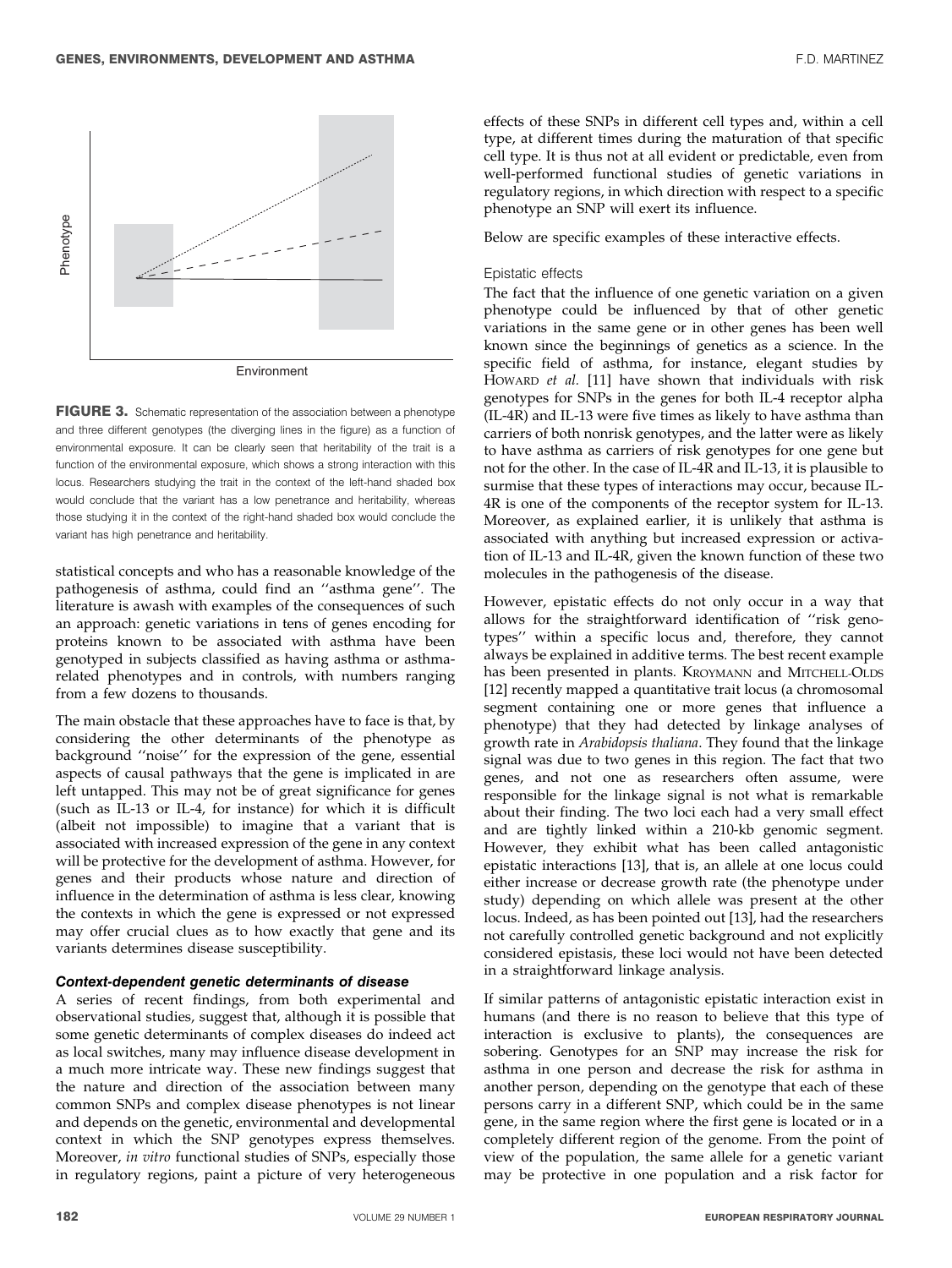asthma in a different population, depending on the allele frequency of a different SNP that is in antagonistic epistasis with the first SNP.

The above discussion was limited to potential interactions between two loci. The reader can imagine the complexity that these interactions may acquire if three or more loci are involved in mutually antagonistic epistatic effects. The final result would certainly be a convoluted series of causal pathways that will depend on the specific genotypes carried by each subject. The same can be said for populations, if the frequencies of the different interacting variants vary markedly between them. The point is thus obvious: if the way in which a genotype influences a phenotype is modified by several other loci, it is not possible to determine the effect of the genotype by simply typing it in isolation.

## Gene–environment interactions

A second level of intricacy is introduced by interactions between expression of genes and environmental influences as determinants of complex phenotypes. That environmental exposure determines to a great extent the development of asthma is undisputed. What is still not clear is the manner in which these exposures influence the phenotype, and specifically the way in which their influence interacts with that of the genetic background of the individual. As was the case in genetic studies in which environmental influences were considered unmeasured ''noise'', in many (if not most) studies of the association between exposures and asthma the genetic background of the individuals under study is what is considered to be the ''noise''.

A different approach to gene–environment interactions has been discussed in detail elsewhere [14], and will not be repeated here. It is possible that, although the expression of a certain genotype may differ in different environments, its influence on the phenotype will always influence the phenotype so in the same direction (as represented in fig. 3). As explained earlier, if sufficient well-designed studies are pooled, the final conclusion will invariably be that the genotype does influence the risk or magnitude of the phenotype in the same direction. In technical terms, this is called the marginal effect of the genotype. However, as for epistatic effects, there is now evidence that genotypes and environmental influences can have antagonistic effects on the phenotype. ZAMBELLI-WEINER et al. [15] and EDER et al. [16] have recently shown that a functional SNP in the promoter region of CD14 (CD14/-159, also called CD14/-260) has opposite effects on asthma-related phenotypes depending on exposure to the ligand for CD14, endotoxin. When homozygotes for the T allele for CD14/-159 were exposed to low levels of endotoxin in house dust, they were less likely than carriers of the other two genotypes to have asthma or high serum immunoglobulin (Ig)E levels. However, when homozygotes for the T allele lived in homes with high levels of house dust endotoxin, they were more likely to have asthma or high levels of circulating IgE. Although a clear explanation of the molecular mechanisms involved is not available, this type of antagonistic interaction had been reported in plants and invertebrates many years previously [17]. It is thus possible that other examples of this type of interaction may exist, which could explain the apparently contradictory results of studies of the genetics of asthma and allergies in different locales.

#### Gene–development interactions

A third type of interactive effects that is not often addressed is what could be called, for lack of a better term, gene– development interactions. Once again, many studies of the genetics of asthma and allergies group together patients of different ages and at different stages in the development of these diseases. The assumptions made in these studies are that the way in which genetic variants affect the phenotype does not vary markedly with age and that if it varies, it will always affect the phenotype in the same direction. Evidence derived from studies of asthma and allergies now suggests that both these assumptions may not always hold true.

A good example of age–genotype interaction has been provided by O'DONNELL et al. [18], who studied the association between asthma-related phenotypes and the same SNP in CD14 (CD14/-159) that was mentioned earlier. They found that, early during the school years, the T allele for CD14/-159 was clearly protective, but that later during childhood, this protection disappeared. Although these findings require replication, the present author's research group has found a similar pattern of gene–age interaction in the relation between SNPs in the A disintegrin and metalloproteinase 33 gene and asthma-related phenotypes (unpublished data). These studies suggest that the same SNP may have different effects on the expression of heterogeneous phenotypes such as asthma, perhaps because different proportions of sub-phenotypes of asthma are represented among subjects who have asthma symptoms at different ages [19], and genetic variants may have unequal influences on these different sub-phenotypes.

An extreme example of these potential unequal influences has been recently suggested by studies performed in the UK and Germany. Many children who have asthma-like symptoms during the first 2–3 yrs of life have lower respiratory illnesses during respiratory syncytial virus (RSV) infections [20]. HULL et al. [21] first reported that carriers of the A allele for an SNP in the promoter region of the IL-8 gene (IL-8/-251) increased the risk of severe RSV in early life. Functional studies using in vitro stimulation of whole blood with endotoxin suggested that the A allele is associated with increased production of IL-8 [22]. However, when HEINZMANN et al. [23] studied this same SNP in older, school-age children, the A allele was found to be protective against asthma. Longitudinal studies in the same population will be needed to confirm these apparent contradictory effects, but it is not unreasonable to suggest that IL-8 may have opposite effects on RSV-related airway obstruction with respect to those present in older children, whose wheezing episodes are more likely to be caused by rhinovirus or by allergen exposure than by RSV.

# CONCLUSIONS

Several lines of evidence suggest that, although there may be genes and genetic variants that have linear marginal effects on the expression of asthma and asthma-related traits, the association between many genetic variants and complex traits may not be as straightforward and linear as many researchers have assumed. The current state of knowledge does not allow measurement of the proportion of the genetic determination of

P